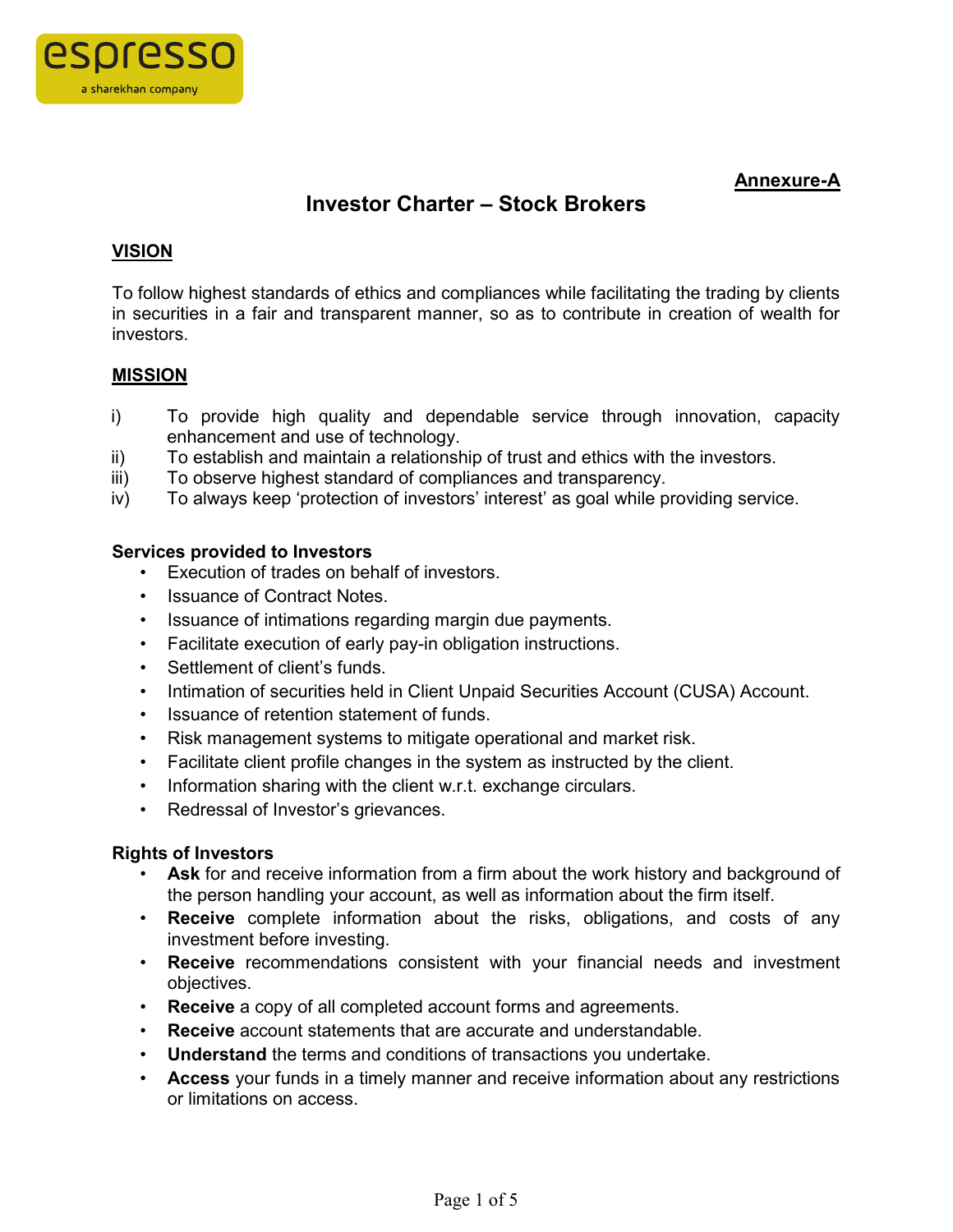

- **Receive** complete information about maintenance or service charges, transaction or redemption fees, and penalties.
- **Discuss** your grievances with compliance officer of the firm and receive prompt attention to and fair consideration of your concerns.

#### **Various activities of Stock Brokers with timelines**

| S.No.            | <b>Activities</b>                               | <b>Expected Timelines</b>                  |  |  |
|------------------|-------------------------------------------------|--------------------------------------------|--|--|
| 1.               | KYC entered into KRA System and<br><b>CKYCR</b> | 10 days of account opening                 |  |  |
| 2.               | <b>Client Onboarding</b>                        | Immediate, but not later than one week     |  |  |
| 3.               | Order execution                                 | Immediate on receipt of order, but not     |  |  |
|                  |                                                 | later than the same day                    |  |  |
| 4.               | <b>Allocation of Unique Client Code</b>         | Before trading                             |  |  |
| $\overline{5}$ . | Copy of duly completed Client                   | 7 days from the date of upload of Unique   |  |  |
|                  | <b>Registration Documents to clients</b>        | Client Code to the Exchange by the         |  |  |
|                  |                                                 | trading member                             |  |  |
| 6.               | <b>Issuance of contract notes</b>               | 24 hours of execution of trades            |  |  |
| $\overline{7}$ . | Collection of upfront margin from               | Before initiation of trade                 |  |  |
|                  | client                                          |                                            |  |  |
| 8.               | Issuance of intimations regarding               | At the end of the T day                    |  |  |
|                  | other margin due payments                       |                                            |  |  |
| 9.               | Settlement of client funds                      | 30 days / 90 days for running account      |  |  |
|                  |                                                 | settlement (RAS) as per the preference of  |  |  |
|                  |                                                 | client.                                    |  |  |
|                  |                                                 | If consent not given for RAS - within 24   |  |  |
|                  |                                                 | hours of pay-out                           |  |  |
|                  | 10. Statement of Accounts' for Funds,           | Weekly basis (Within four trading days of  |  |  |
|                  | <b>Securities and Commodities</b>               | following week)                            |  |  |
| 11.              | Issuance of retention statement of              | 5 days from the date of settlement         |  |  |
|                  | funds/commodities                               |                                            |  |  |
| 12.              | <b>Issuance of Annual Global</b>                | 30 days from the end of the financial year |  |  |
|                  | <b>Statement</b>                                |                                            |  |  |
|                  | 13. Investor grievances redressal               | 30 days from the receipt of the complaint  |  |  |

### **DOs and DON'Ts for Investors**

| DO <sub>s</sub>                               | DON'Ts                           |
|-----------------------------------------------|----------------------------------|
| 1. Read all documents and conditions being    | 1. Do not deal with unregistered |
| agreed before signing the account opening     | stock broker.                    |
| form.                                         | 2. Do not forget to strike off   |
| 2. Receive a copy of KYC, copy of account     | blanks in your account           |
| opening documents and Unique Client Code.     | opening and KYC.                 |
| 3. Read the product / operational framework / | 3. Do not submit an incomplete   |
| timelines related to various Trading and      | account opening and KYC          |
| Clearing & Settlement processes.              | form.                            |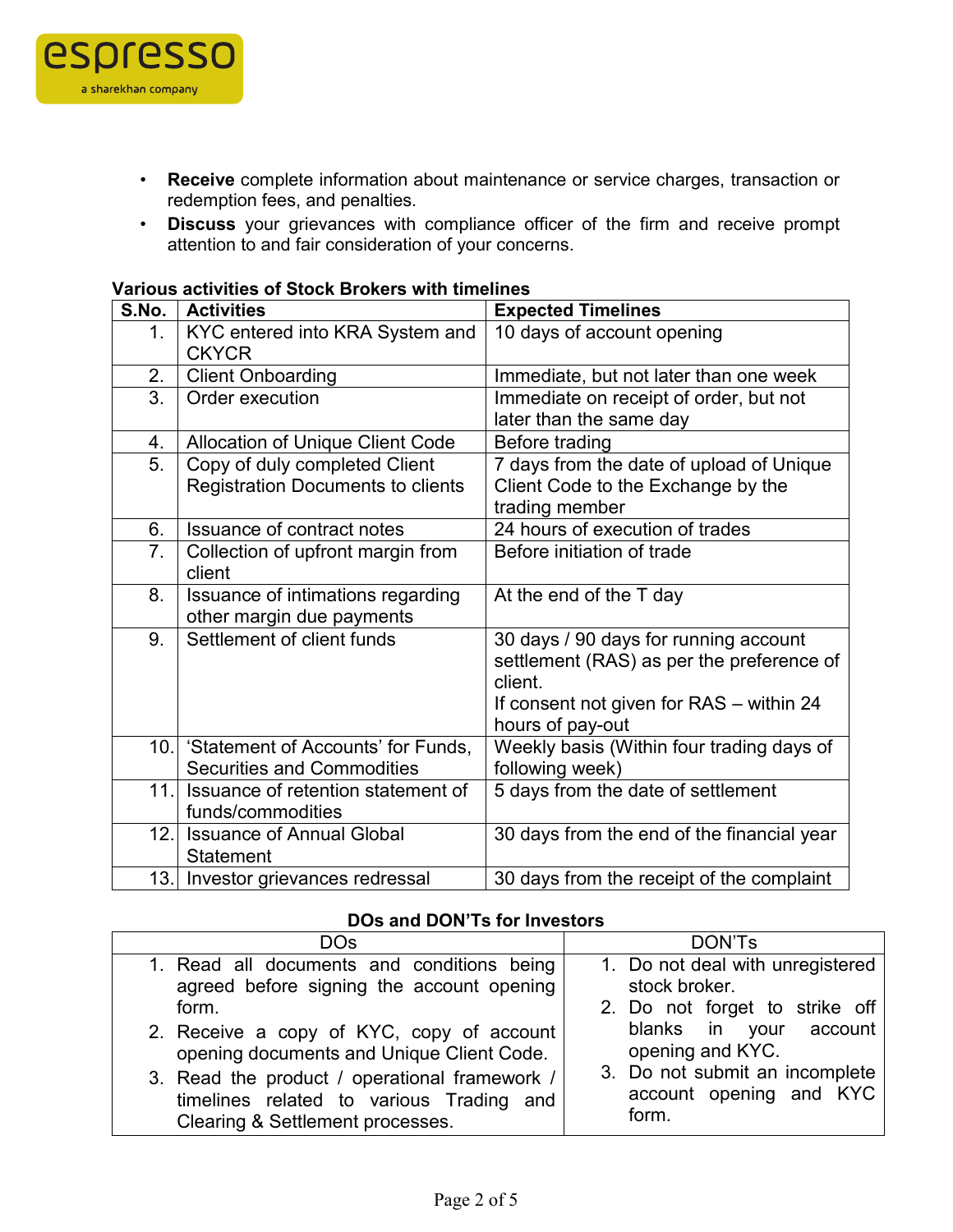

- 4. Receive all information about brokerage, fees and other charges levied.
- 5. Register your mobile number and email ID in your trading, demat and bank accounts to get regular alerts on your transactions.
- 6. If executed, receive a copy of Power of Attorney. However, Power of Attorney is not a mandatory requirement as per SEBI / Stock Exchanges. Before granting Power of Attorney, carefully examine the scope and implications of powers being granted.
- 7. Receive contract notes for trades executed, showing transaction price, brokerage, GST and STT etc. as applicable, separately, within 24 hours of execution of trades.
- 8. Receive funds and securities / commodities on time within 24 hours from pay-out.
- 9. Verify details of trades, contract notes and statement of account and approach relevant authority for any discrepancies. Verify trade details on the Exchange websites from the trade verification facility provided by the Exchanges.
- 10.Receive statement of accounts periodically. If opted for running account settlement, account has to be settled by the stock broker as per the option given by the client (30 or 90 days).
- 11.In case of any grievances, approach stock broker or Stock Exchange or SEBI for getting the same resolved within prescribed timelines.
- 4. Do not forget to inform any change in information linked to trading account and obtain confirmation of updation in the system.
- 5. Do not transfer funds, for the purposes of trading to anyone other than a stock broker. No payment should be made in name of employee of stock broker.
- 6. Do not ignore any emails / SMSs received with regards to trades done, from the Stock Exchange and raise a concern, if discrepancy is observed.
- 7. Do not opt for digital contracts, if not familiar with computers.
- 8. Do not share trading password.
- 9. Do not fall prey to fixed / guaranteed returns schemes.
- 10.Do not fall prey to fraudsters sending emails and SMSs luring to trade in stocks / securities promising huge profits.
- 11.Do not follow herd mentality for investments. Seek expert and professional advice for your investments.

# **Grievance Redressal Mechanism**

**Level 1** – Approach the Stock Broker at the designated Investor Grievance e-mail ID of the stock broker. The Stock Broker will strive to redress the grievance immediately, but not later than 30 days of the receipt of the grievance.

**Level 2** – Approach the Stock Exchange using the grievance mechanism mentioned at the website of the respective exchange.

Complaints Resolution Process at Stock Exchange explained graphically: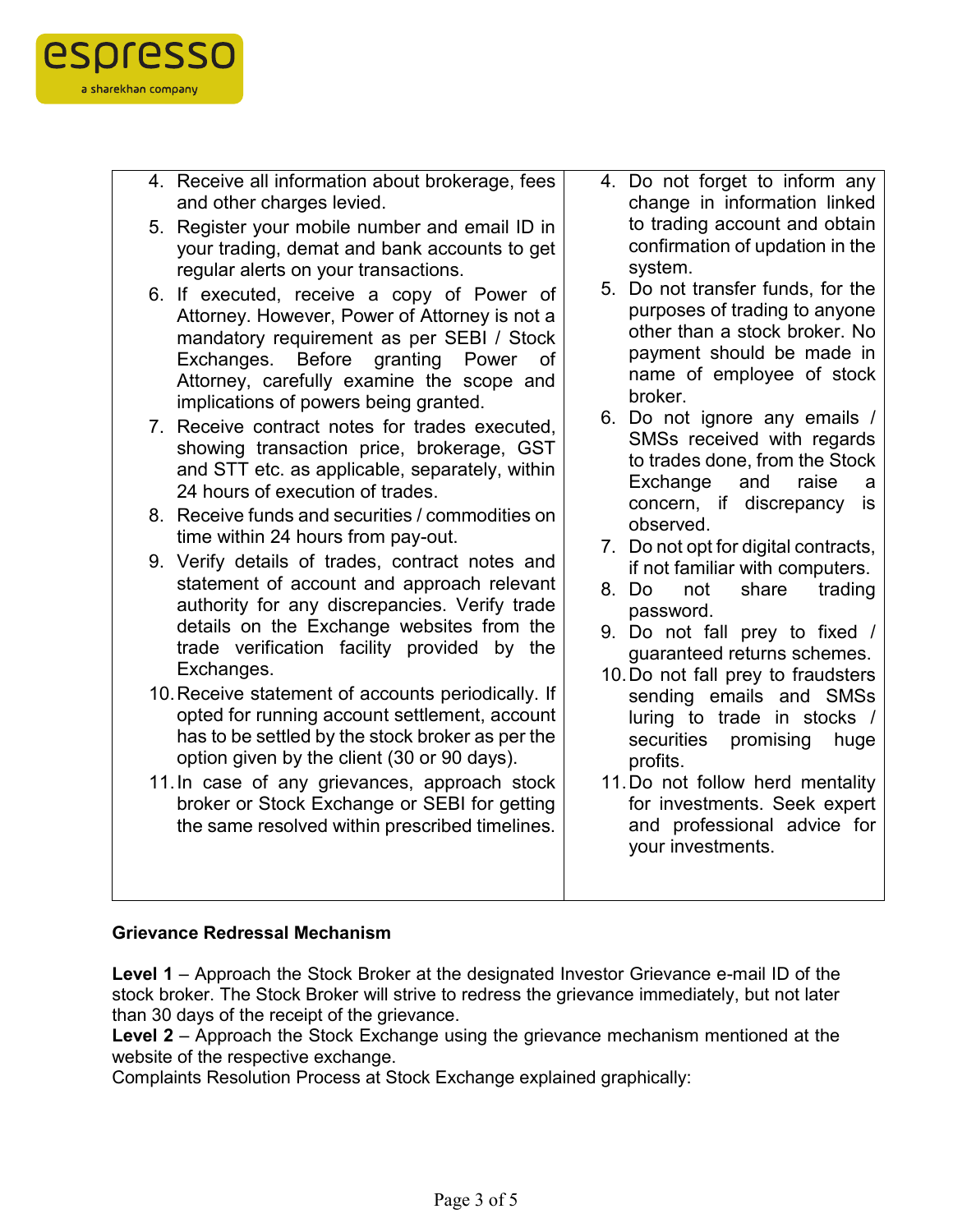

espresso

a sharekhan company

# **Timelines for complaint resolution process at Stock Exchanges against stock brokers**

| <b>S. No.</b>  | <b>Type of Activity</b>                                                                                     | <b>Timelines for activity</b>                                                                                                                                                                           |
|----------------|-------------------------------------------------------------------------------------------------------------|---------------------------------------------------------------------------------------------------------------------------------------------------------------------------------------------------------|
| 1.             | <b>Receipt of Complaint</b>                                                                                 | Day of complaint (C Day).                                                                                                                                                                               |
| 2.             | Additional information sought from the<br>investor, if any, and provisionally<br>forwarded to stock broker. | C + 7 Working days.                                                                                                                                                                                     |
| 3.             | Registration of the complaint and<br>forwarding to the stock broker.                                        | C+8 Working Days i.e. T day.                                                                                                                                                                            |
| 4.             | Amicable Resolution.                                                                                        | T+15 Working Days.                                                                                                                                                                                      |
| 5.             | Refer to Grievance Redressal<br>Committee (GRC), in case of no<br>amicable resolution.                      | T+16 Working Days.                                                                                                                                                                                      |
| 6.             | Complete resolution process post   T + 30 Working Days.<br>GRC.                                             |                                                                                                                                                                                                         |
| 7 <sub>1</sub> | In case where the GRC Member<br>requires additional information, GRC<br>order shall be completed within.    | T + 45 Working Days.                                                                                                                                                                                    |
| 8.             | Implementation of GRC Order.                                                                                | On receipt of GRC Order, if the order is in<br>favour of the investor, debit the funds of the<br>stock broker. Order for debit is issued<br>immediately or as per the directions given in<br>GRC order. |
| 9.             | In case the stock broker is aggrieved<br>by the GRC order, will provide<br>intention to avail arbitration   | Within 7 days from receipt of order                                                                                                                                                                     |